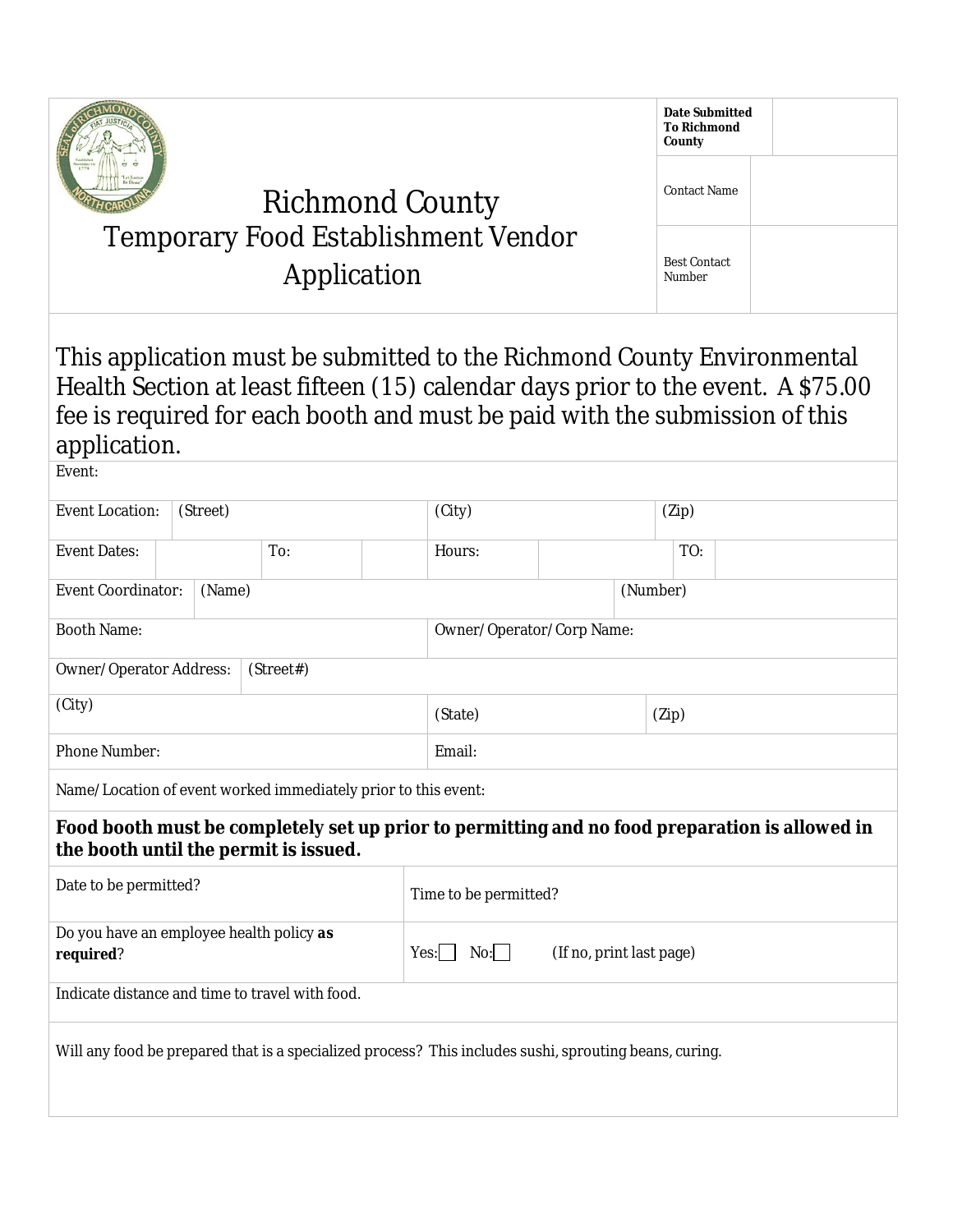| Will any food and/or drink be prepared at a food service<br>establishment (FSE) or home prior to the event? This includes<br>washing vegetables, marinating meat, or cooking completed at FSE. | No:<br>Yes:<br>All food must be prepared in an approved FSE, not a<br>home kitchen. Must include a letter from the FSE<br>owner/operator listing what they will prepare for you, contact<br>information, and a copy of the last inspection by the local<br>health authority. If this FSE is out of state please call Richmond<br>County Environmental Health Section before completing this<br>application. |                                                                                      |  |    |  |  |
|------------------------------------------------------------------------------------------------------------------------------------------------------------------------------------------------|-------------------------------------------------------------------------------------------------------------------------------------------------------------------------------------------------------------------------------------------------------------------------------------------------------------------------------------------------------------------------------------------------------------|--------------------------------------------------------------------------------------|--|----|--|--|
| Food shall be secured at all times to prevent tampering and contamination. If food will be left unattended please describe how<br>it will be secured against tampering and contamination.      |                                                                                                                                                                                                                                                                                                                                                                                                             |                                                                                      |  |    |  |  |
| List any foods that are cooked and then placed<br>in the refrigerator/freezer prior to the event?<br>Examples: Chili, nacho cheese, BBQ.                                                       |                                                                                                                                                                                                                                                                                                                                                                                                             |                                                                                      |  |    |  |  |
| If the event is longer than 24 hours, what is<br>done with leftover product?                                                                                                                   |                                                                                                                                                                                                                                                                                                                                                                                                             |                                                                                      |  |    |  |  |
| If fresh produce is used how will it be handled?<br>Produce includes potatoes, tomatoes, lemons,<br>onions, etc.                                                                               | Purchase<br>prewashed<br>vegetables.                                                                                                                                                                                                                                                                                                                                                                        | Vendor will provide a<br>Washed at approved<br>produce sink.<br>FSE (see question 2) |  |    |  |  |
| Will any animal food items such as beef, eggs,<br>fish, shellfish, and poultry be offered raw or<br>under cooked?***Consumer Advisory must be<br>posted                                        |                                                                                                                                                                                                                                                                                                                                                                                                             |                                                                                      |  | No |  |  |

**Menu Chart:** Provide a complete list of a food/menu items. A produce sink will be required if produce is not purchased prewashed. Produce includes lemons, potatoes, lettuce, onions etc. Please include all add-on items such as lettuce, tomato, onion, chili, etc. Attach additional sheets if needed.

### **\*Invoices for purchases will be reviewed during permitting.**

| Food/Menu Items |     | Advanced<br>Prep |     | Prepared at<br>Event | How is food handled?<br>Where will food be cooked? | Where will items be<br>hot/cold held? |
|-----------------|-----|------------------|-----|----------------------|----------------------------------------------------|---------------------------------------|
|                 | Yes | No               | Yes | No                   |                                                    |                                       |
|                 | Yes | No               | Yes | No                   |                                                    |                                       |
|                 | Yes | No               | Yes | No                   |                                                    |                                       |
|                 | Yes | No               | Yes | No                   |                                                    |                                       |
|                 | Yes | No               | Yes | No                   |                                                    |                                       |
|                 | Yes | No               | Yes | $\rm No$             |                                                    |                                       |
|                 | Yes | No               | Yes | No                   |                                                    |                                       |
|                 | Yes | No               | Yes | No                   |                                                    |                                       |
|                 | Yes | No               | Yes | $\rm No$             |                                                    |                                       |
|                 | Yes | No               | Yes | $\rm No$             |                                                    |                                       |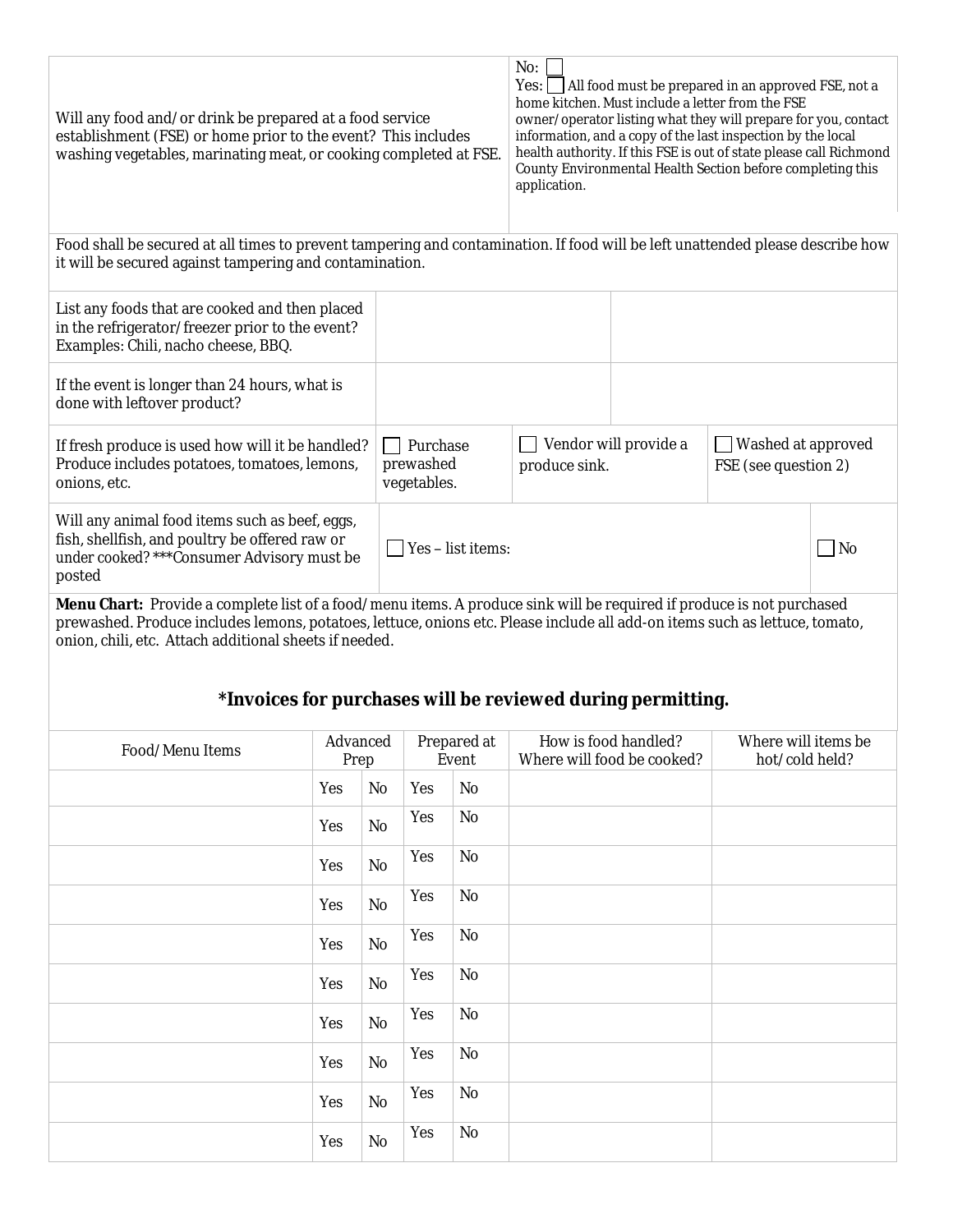| Indicate how food temperatures will be maintained during transport to the event: (check all that apply)                                                                             |                                                            |                                         |  |                                   |  |                                      |  |  |
|-------------------------------------------------------------------------------------------------------------------------------------------------------------------------------------|------------------------------------------------------------|-----------------------------------------|--|-----------------------------------|--|--------------------------------------|--|--|
| Cooler with ice<br>Insulated heat bags<br>Refrigerated truck<br>Other:<br>Cambro                                                                                                    |                                                            |                                         |  |                                   |  |                                      |  |  |
| Commercial bagged ice<br>Will ice be used? If so, check all that apply                                                                                                              |                                                            |                                         |  |                                   |  | From approved Food<br>Establishment  |  |  |
| Source of water:<br>Public water supplied by organizer (food grade hose needed)                                                                                                     |                                                            |                                         |  |                                   |  |                                      |  |  |
| Sealed bottled water                                                                                                                                                                |                                                            | Water from permitted Food Establishment |  |                                   |  |                                      |  |  |
| Check the boxes that best describes the disposal methods for the following:                                                                                                         |                                                            |                                         |  |                                   |  |                                      |  |  |
|                                                                                                                                                                                     | Wastewater:                                                |                                         |  |                                   |  | Garbage:                             |  |  |
| Event providing grey water disposal bin                                                                                                                                             |                                                            |                                         |  | Event providing dumpsters/pick up |  |                                      |  |  |
| Event has onsite sewer available to use                                                                                                                                             |                                                            |                                         |  | Other:                            |  |                                      |  |  |
| Taking back to approved Food Establishment                                                                                                                                          |                                                            |                                         |  |                                   |  |                                      |  |  |
| How will grease be disposed?                                                                                                                                                        |                                                            |                                         |  |                                   |  |                                      |  |  |
| Check the boxes that best describe equipment in your booth: *utensil washing and hand wash set up is required*                                                                      |                                                            |                                         |  |                                   |  |                                      |  |  |
| Cold holding:                                                                                                                                                                       |                                                            | Hot Holding:                            |  | <b>Utensil Washing:</b>           |  | Handwashing Set Up:                  |  |  |
| Refrigerated truck                                                                                                                                                                  |                                                            | Steam table                             |  | Plumbed 3-compartment<br>sink     |  | Plumbed sink                         |  |  |
| Household refrigerator                                                                                                                                                              | Plumbed 3 utility sinks<br>Makeshift station with<br>Grill |                                         |  |                                   |  |                                      |  |  |
| Commercial refrigerator                                                                                                                                                             |                                                            | Electric hot box                        |  | 3 basins                          |  | unassisted gravity flowing<br>faucet |  |  |
| Household freezer                                                                                                                                                                   |                                                            | Chafing dish                            |  | Other:                            |  | Other:                               |  |  |
| Commercial freezer                                                                                                                                                                  | Other:                                                     |                                         |  |                                   |  |                                      |  |  |
| Cooler with drainage port                                                                                                                                                           |                                                            |                                         |  |                                   |  |                                      |  |  |
| Other:                                                                                                                                                                              |                                                            |                                         |  |                                   |  |                                      |  |  |
| Check the box that describes the food booth set up: **10x10 tent set up is only allowed with a very limited menu                                                                    |                                                            |                                         |  |                                   |  |                                      |  |  |
| 3 sided tent (__) x (__) with front sneeze guards and<br>) fans, sneeze guards on front, sides, and<br>Tent $($<br>) x (<br>fans<br>back                                            |                                                            |                                         |  |                                   |  |                                      |  |  |
| Trailer/Self Contained Unit (__) x (__)<br>Building/Indoor Event                                                                                                                    |                                                            |                                         |  |                                   |  |                                      |  |  |
| Lighting in food service/storage areas:                                                                                                                                             |                                                            |                                         |  | Shielded bulbs                    |  | Shatterproof bulbs                   |  |  |
| What type of ground cover will be used?<br>Other:<br>Mats<br>Tarp<br>Paper                                                                                                          |                                                            |                                         |  |                                   |  |                                      |  |  |
| Location of garbage cans?                                                                                                                                                           |                                                            |                                         |  |                                   |  |                                      |  |  |
| How will food be stored off the ground or floor?                                                                                                                                    |                                                            |                                         |  |                                   |  |                                      |  |  |
| Application(s) can be faxed to Richmond County Environmental Health Section at 910-997-8372 and payment can                                                                         |                                                            |                                         |  |                                   |  |                                      |  |  |
| be called in at 910-997-8320 (leave message if voicemail). Application(s) and fee(s) can also be mailed or hand                                                                     |                                                            |                                         |  |                                   |  |                                      |  |  |
| delivered to Richmond County Environmental Health, at 127 Caroline Street, Rockingham NC, 28379.                                                                                    |                                                            |                                         |  |                                   |  |                                      |  |  |
| A copy of the North Carolina Rules Governing the Protection and Sanitation of Food Establishments 15A NCAC 18A<br>.2600 and the North Carolina Food Code Manual can be obtained at: |                                                            |                                         |  |                                   |  |                                      |  |  |
|                                                                                                                                                                                     |                                                            |                                         |  |                                   |  |                                      |  |  |
| http://ehs.ncpublichealth.com/docs/rules/294306-26-2600.pdf                                                                                                                         |                                                            |                                         |  |                                   |  |                                      |  |  |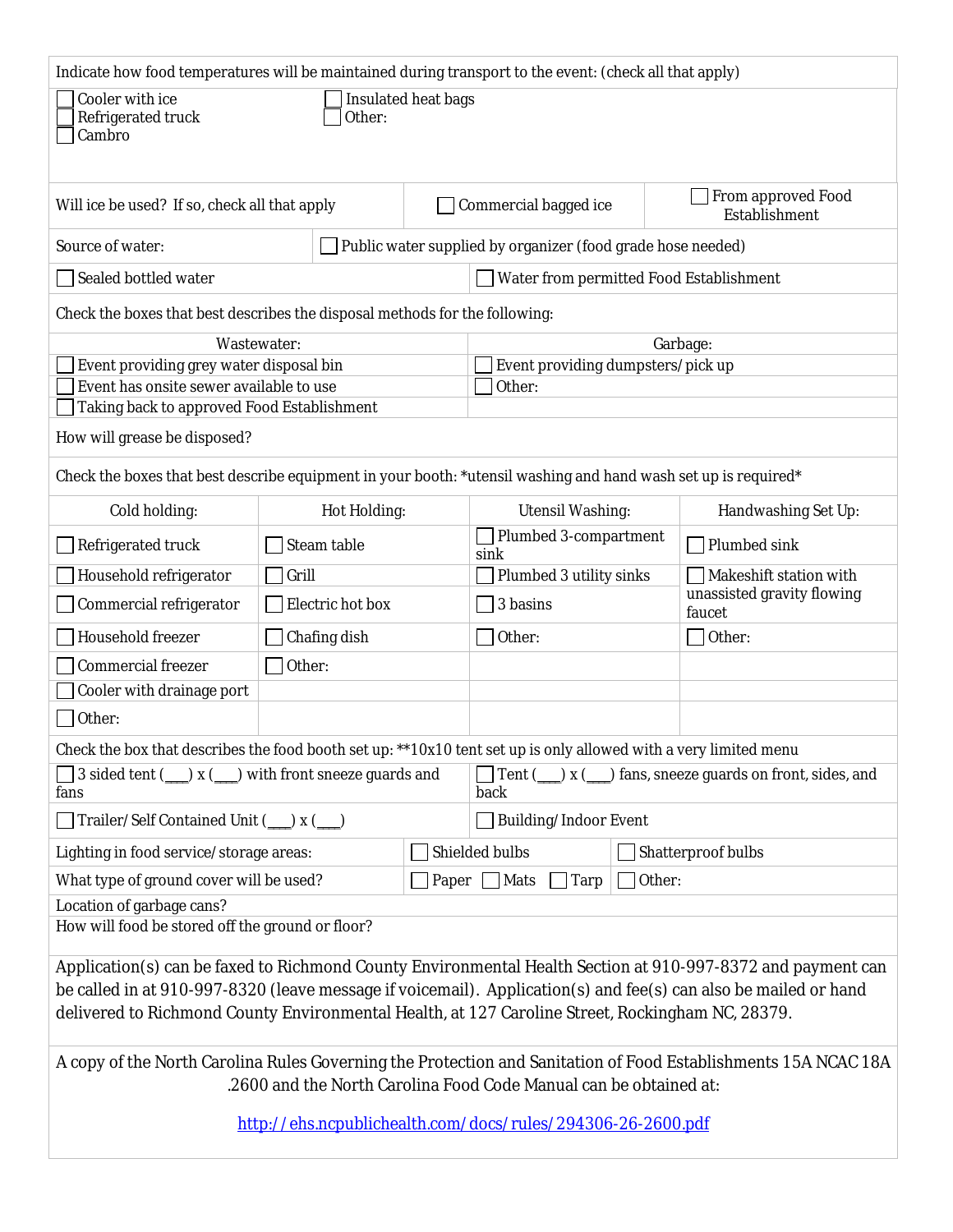Equipment Layout: Draw or attach a diagram showing the food booth set up. Drawing must show front service area, sneeze guards, handwashing station, utensil wash set up with air drying space, produce washing (if applicable), cooking equipment, refrigeration, hot/cold holding equipment, preparation areas, fan placement (if applicable), etc. Applications submitted without completed drawing will be **denied**.



#### **Statement: I hereby certify that the above information is complete and accurate. I fully understand that:**

- Any deviation from the above without prior written permission from Richmond County Environmental Health Section may nullify final approval and prevent issuance of a temporary food establishment permit.
- A pre-opening inspection (with electricity and equipment in place) of my temporary food establishment will be required before a permit will be issued.
- Food/drink that is **prepared before permitting** (without prior approval from Richmond County Environmental Health Section) may result in disposal or embargo of the food/drink.
- Failure to maintain approved temperatures for potentially hazardous foods may result in disposal or embargo of the food.
- Approval of this application does not indicate compliance with any other code, law or regulation that may be required. (ie: Fire Marshall, federal, state, and local authorities).
- Incomplete applications will be denied and returned.
- Both the TFE Application(s) and required fee(s) *must be received by* Richmond County Environmental Health Section *at least fifteen (15) calendar days prior to the event,* and the application shall be denied.

Owner/Manager/Designee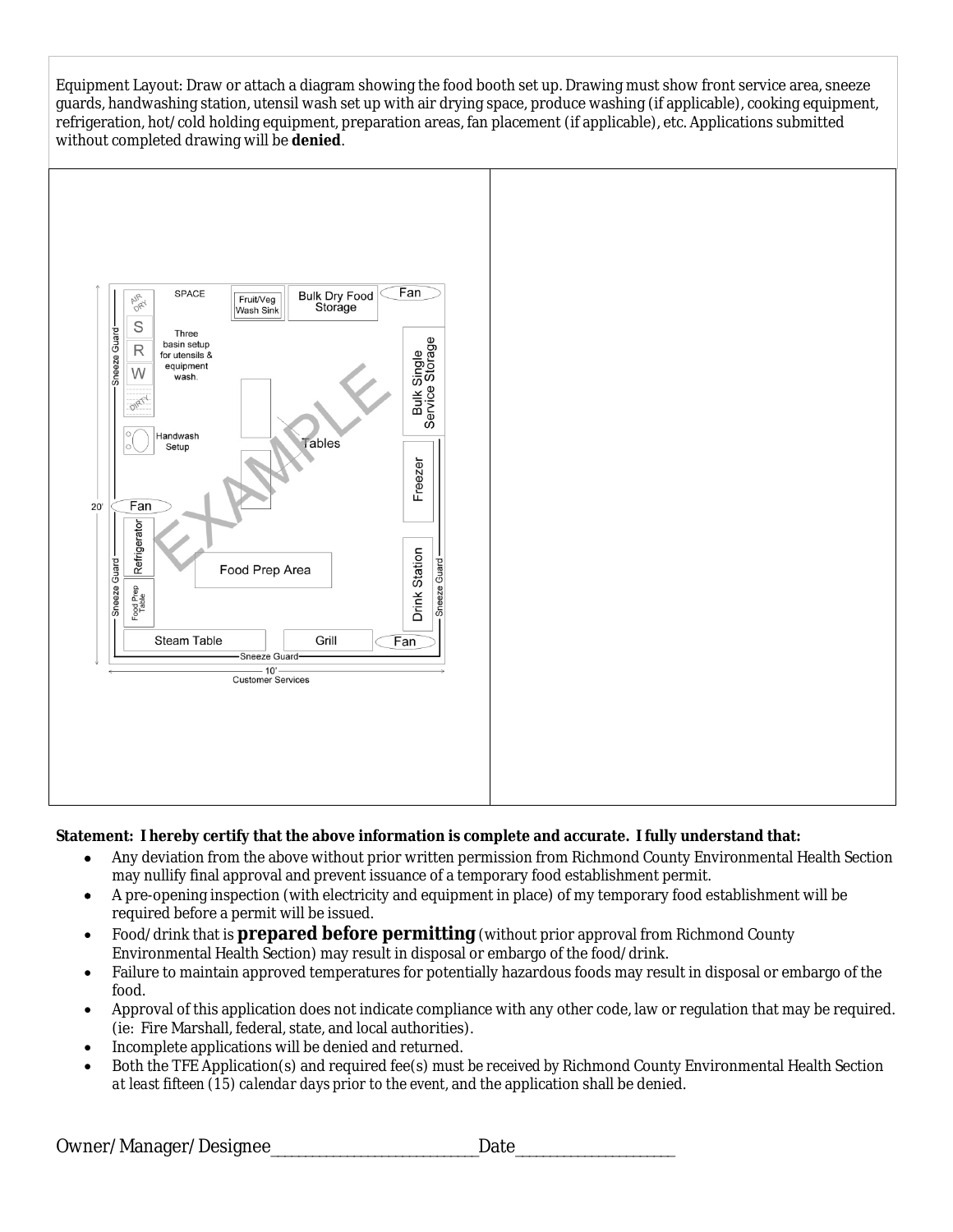

# **RICHMOND COUNTY ENVIRONMENTAL HEALTH SECTION**

## **CHECKLIST FOR TEMPORARY FOOD ESTABLISHMENT VENDORS**

The following is a checklist to assist vendors in obtaining and maintaining a permit for a Temporary Food Establishment. All items are required to obtain a permit, however, additional requirements may be applicable. Both the TFE Application(s) and required fee(s) *must be received by* Richmond County Environmental Health Section *at least fifteen (15) calendar days prior to the event,* or the application shall be denied.

| <b>Employee Requirements:</b>                                                                                                                                                                                                                                                          | <b>Utensil Washing:</b>                                                                                                                                                                                                                                 |  |  |  |  |
|----------------------------------------------------------------------------------------------------------------------------------------------------------------------------------------------------------------------------------------------------------------------------------------|---------------------------------------------------------------------------------------------------------------------------------------------------------------------------------------------------------------------------------------------------------|--|--|--|--|
| No bare hand contact with ready to eat foods<br>$\bullet$<br>Employee health policy<br>Hat, hair or other hair restraint<br>No jewelry on arms and hands except plain ring                                                                                                             | Plumbed 3 compartment sink, 3 utility sinks or 3 basins. Must be<br>large enough to submerge the largest utensil<br>Drain board or counter space for air drying<br>Soapy water, rinse water and sanitizer<br>Sanitizer test strips<br>Handwash Station: |  |  |  |  |
| Tent/Overhead protection:                                                                                                                                                                                                                                                              |                                                                                                                                                                                                                                                         |  |  |  |  |
| All items of food operation must be under tent or cover<br>$\bullet$<br>Smokers used to cook large whole cuts of meat are not required<br>$\bullet$<br>under cover – the lid to unit acts as cover                                                                                     | At least a 2 gallon container under pressure<br>Free-flowing faucet/stopcock/turn spout<br>$\bullet$<br>Soap and disposable towels<br>$\bullet$<br>Waste water catch bucket must be labeled                                                             |  |  |  |  |
| Food Protected and Secured:                                                                                                                                                                                                                                                            | Food From Approved Source, Protected and Secured:                                                                                                                                                                                                       |  |  |  |  |
| Food secured at all times to prevent tampering and<br>$\bullet$<br>contamination<br>All food stored and transported in food grade containers<br>$\bullet$<br>No food exposed to customers (side guards or sneeze guards if<br>$\bullet$<br>needed)<br>Approved self-service condiments | Approved food sources with invoices<br>Food stored off ground<br>No food or drink preparation is allowed prior to issuance of TFE<br>permit.<br>All raw meat and poultry must be purchased ready to cook.<br>$\bullet$                                  |  |  |  |  |
| <b>Water Supply:</b>                                                                                                                                                                                                                                                                   | Fresh Fruit/Vegetable:                                                                                                                                                                                                                                  |  |  |  |  |
| Approved water source<br>$\bullet$<br>Hoses must be for potable water and labeled with booth name.<br>$\bullet$<br>Backflow preventer required if directly connected to water<br>supply<br>Must have means to heat water for utensil and hand washing                                  | Produce must come in prewashed or a separate produce sink is<br>required<br>Produce sink is for produce washing only                                                                                                                                    |  |  |  |  |
| <b>Waste Water Disposal:</b>                                                                                                                                                                                                                                                           | Lighting:                                                                                                                                                                                                                                               |  |  |  |  |
| Disposal in an approved sewage system<br>$\bullet$<br>Lines, buckets and tanks must be labeled                                                                                                                                                                                         | Heat lamps protected against breakage<br>All lights shatterproof or shielded above food prep or storage                                                                                                                                                 |  |  |  |  |
| Food Temperatures:                                                                                                                                                                                                                                                                     | <b>Permitting Times:</b>                                                                                                                                                                                                                                |  |  |  |  |
| Provide calibrated metal stem thermometer (reads 0-220F)<br>$\bullet$<br>Consumer advisory required for foods cooked to order<br>$\bullet$<br>Cold holding at 41F and below<br>$\bullet$<br>Hold holding at 135F and above                                                             | Vendor is expected to be ready at permitting time given<br>Vendor has 30 minutes to be ready for re-inspection or permit<br>$\bullet$<br>will be denied                                                                                                 |  |  |  |  |
| <b>Insect and Dust Protection:</b>                                                                                                                                                                                                                                                     |                                                                                                                                                                                                                                                         |  |  |  |  |
| 3 sided tent or mesh sides<br>Fly fans<br>Ground cover in absence of asphalt, concrete, or grass<br>$\bullet$                                                                                                                                                                          |                                                                                                                                                                                                                                                         |  |  |  |  |